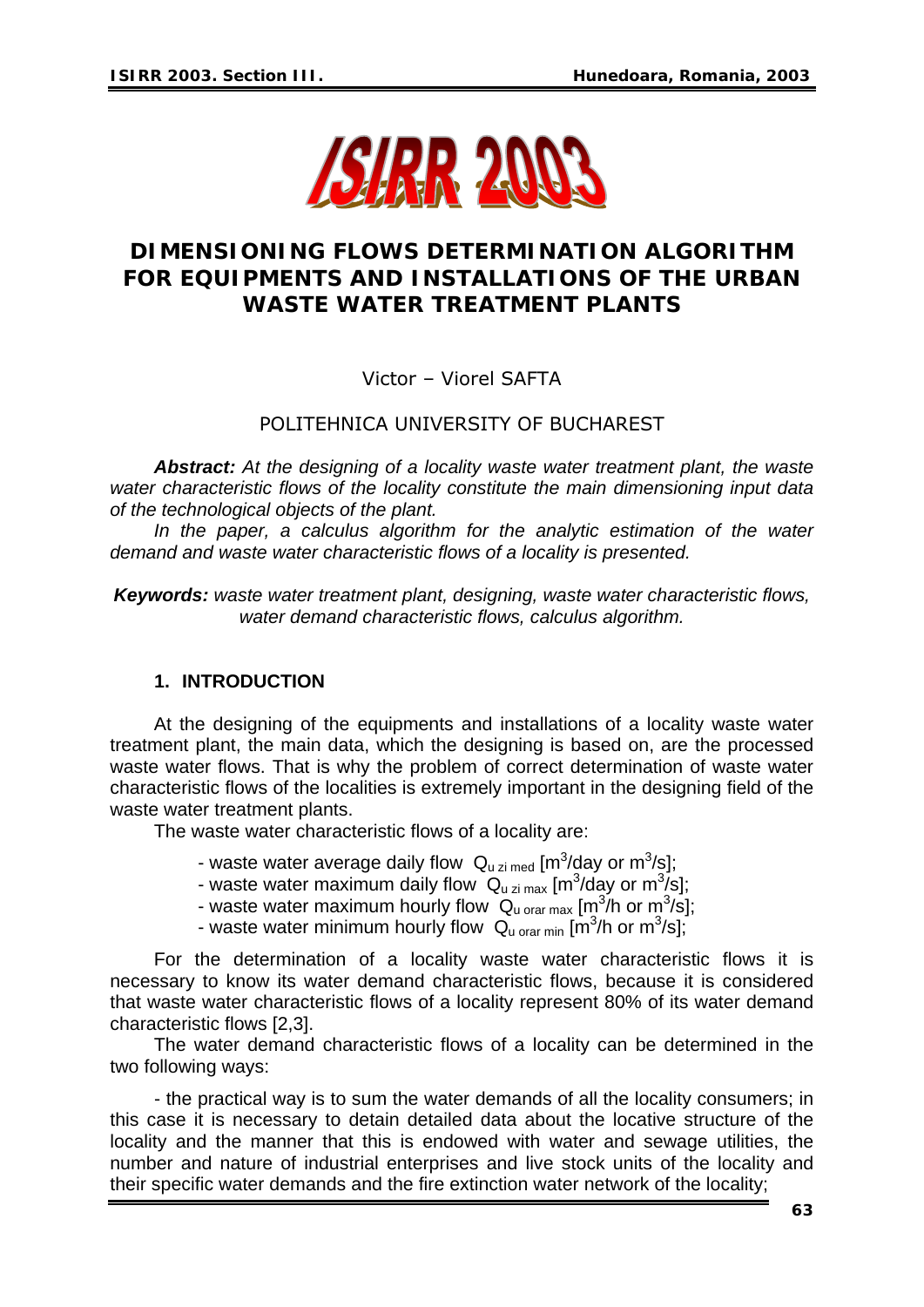- the analytic way is to estimate the water demand of the locality following the prescriptions of the Romanian national normative and standards [2,3,4,5,6,7] which settle the water supply quantities for populated centres, industrial enterprises and live stock units and indicate the calculus methodology of the locality water demand characteristic flows.

In this paper a specialised calculus algorithm for estimating the locality water demand and waste water characteristic flows is presented.

#### **2. CALCULUS ALGORITHM OF A LOCALITY WATER DEMAND AND WASTE WATER CHARACTERISTIC FLOWS**

The calculus algorithm of a locality water demand and waste water characteristic flows is structured on the following main modules (the logical schema of the algorithm is presented in the paper):

- 1. General data about the locality.
- 2. Calculus of the populated centre water demand characteristic flows.
- 3. Calculus of the industrial zone water demand characteristic flows.
- 4. Calculus of the stock-breeding zone water demand characteristic flows.
- 5. Calculus of the locality water demand characteristic flows.
- 6. Calculus of the locality waste water characteristic flows.

In the module "General data about the locality" there are introduced in the algorithm the following data about the locality: the number of inhabitants, their distribution on locative zones according to the water and sewage utilities of the buildings, the number and nature of the enterprises from the industrial zone of the locality, their specific demands of technological water [1], the daily (yearly) production of the industrial enterprises, the industrial enterprises personnel, the number of buildings of the industrial enterprises and their maximum volumes, the social endows of industrial enterprises (canteens, worker hostels, children gardens) and the number of persons catered by these, the number and nature of the units from the stockbreeding zone of the locality, their specific demands of water for live stock care, the stock effectives of the units, the live stock units personnel, the number of buildings of the live stock units and their maximum volumes, the number of simultaneous fires in the locality and their distribution in the populated centre, industrial zone and stockbreeding zone of the locality.

In the module "Calculus of the populated centre water demand characteristic flows" can be chosen the wanted variant of locality by its climate (modifying the value of the coefficient  $K_{zi}$  of variation of the daily flows) or by its water supply and sewage installation structures (modifying the values of the coefficient  $K_p$  of water looses in adduction and distribution network and of the coefficient  $K<sub>s</sub>$  of the technological demands of the water supply and sewage system)[4] and the wanted variant of fire extinction water network (exterior / interior hydrants, buildings with less / more than 4 floors) and result the values for the water demand characteristic flows of the populated centre in the chosen variant.

In the module "Calculus of the industrial zone water demand characteristic flows" must be introduced the distribution of the industrial enterprises personnel on groups by the work places conditions for different kinds of technological processes [5] and the number of daily shifts of the industrial enterprises and can be chosen the wanted variant of industrial zone by its climate (modifying the value of the coefficient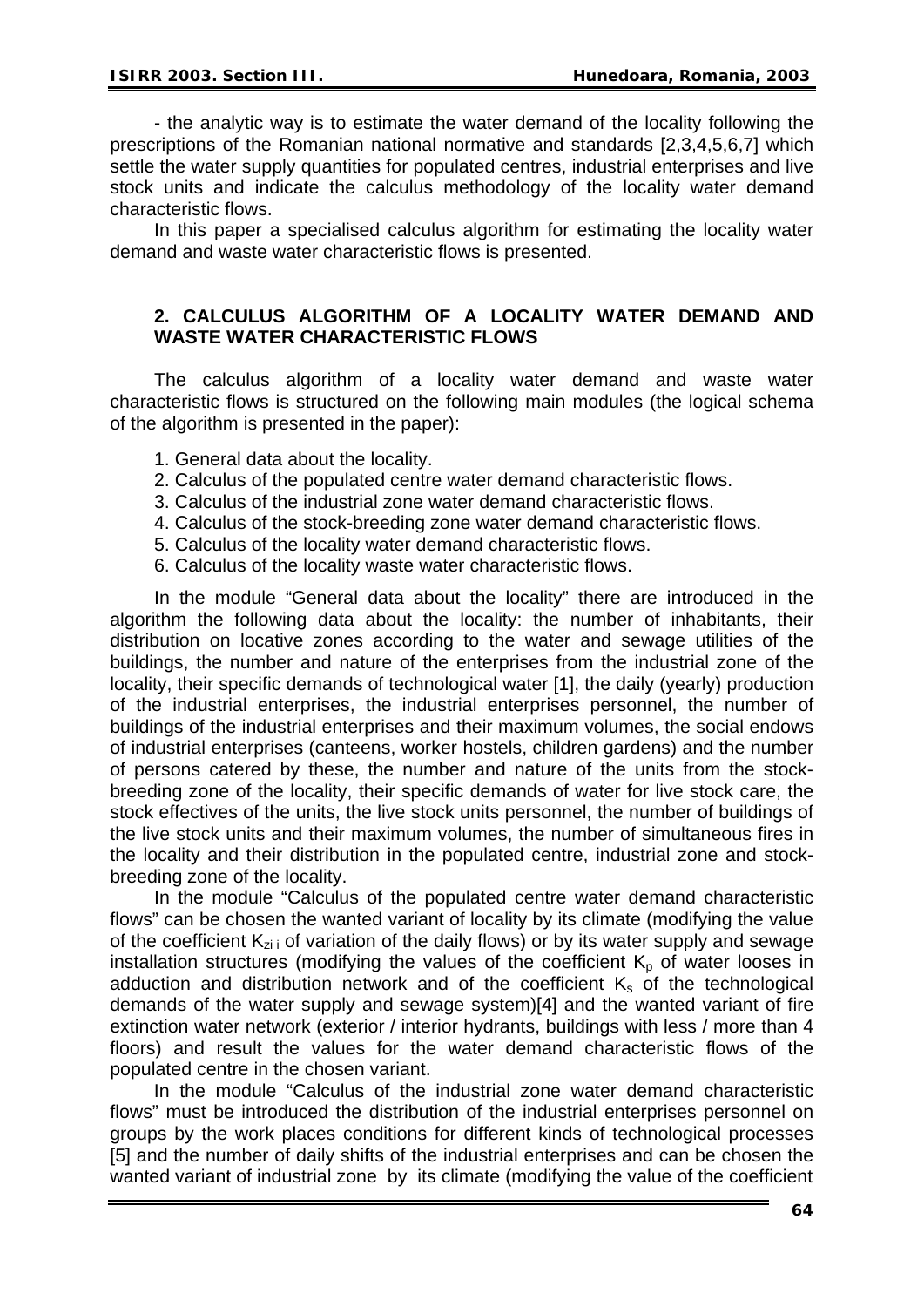

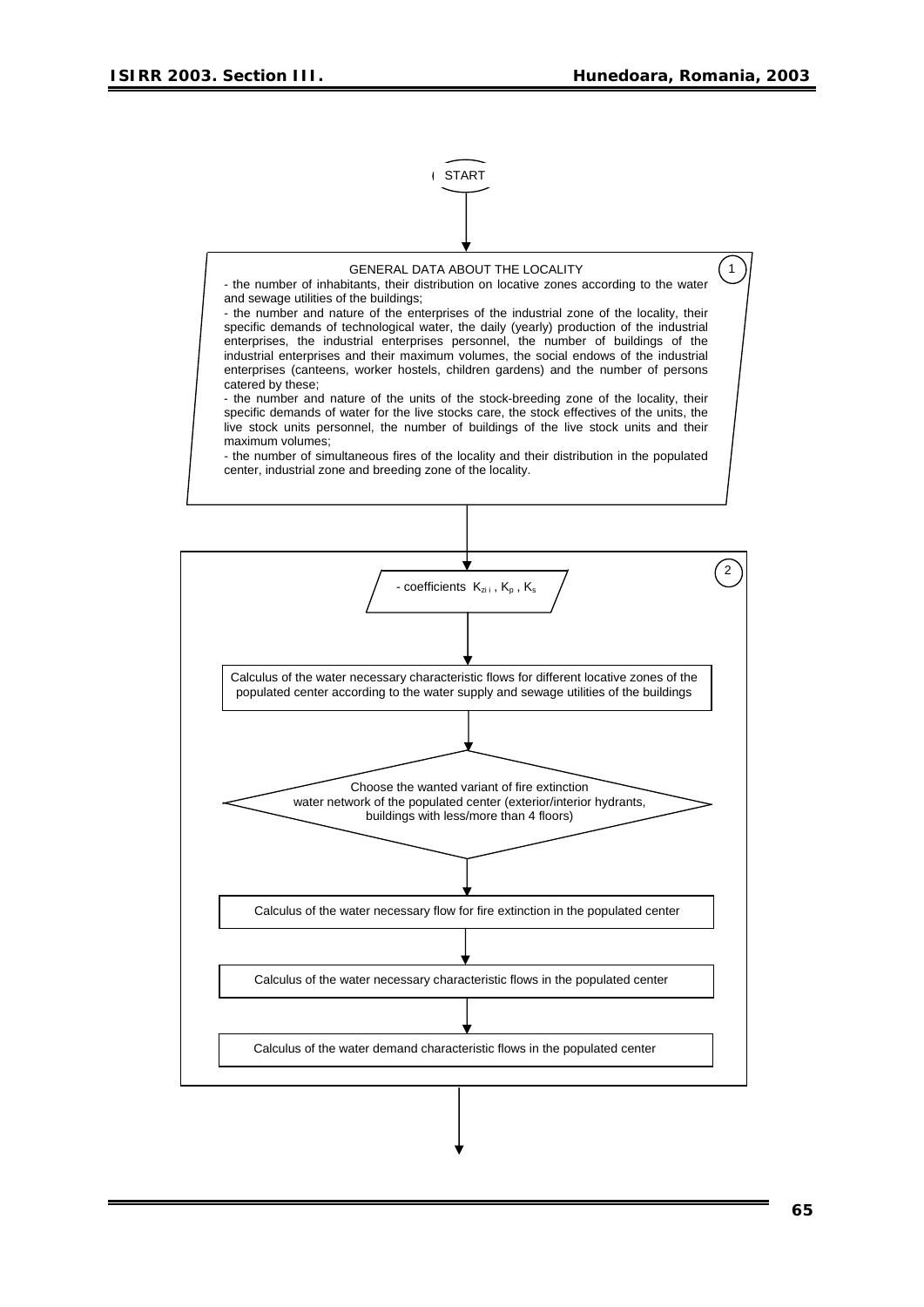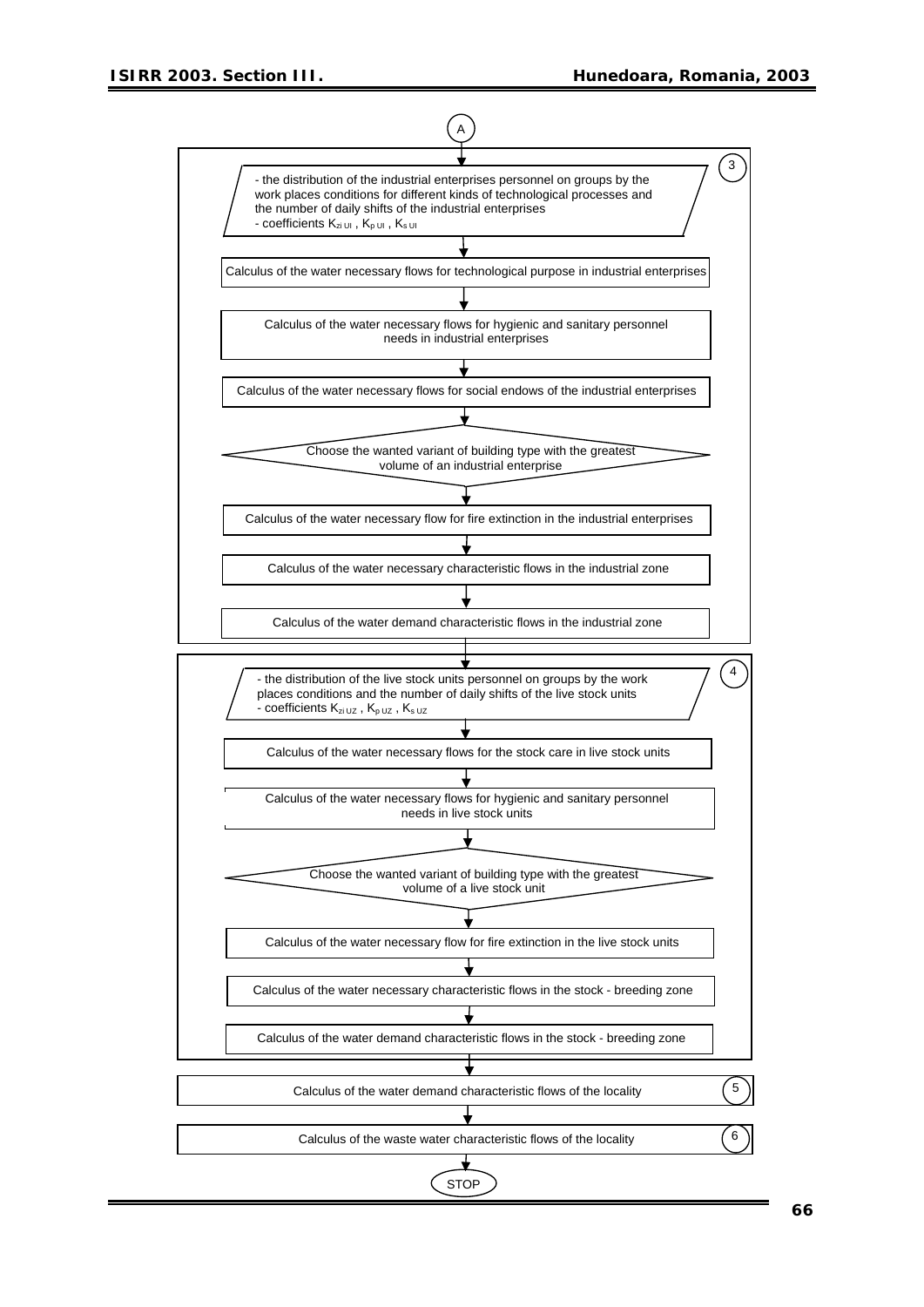$K_{zi}$  UI of variation of the daily flows) or by its water supply and sewage installation structures (modifying the values of the coefficient  $K_{p \cup l}$  of water looses in adduction and distribution network and of the coefficient  $K_{s, U}$  of the technological demands of the water supply and sewage system)[6] and also the variant of building type with the greatest volume of an industrial enterprise, randomize chosen, for fire extinction flow determination and result the industrial zone water demand characteristic flows.

In the module "Calculus of the stock-breeding zone water demand characteristic flows" must be introduced the distribution of live stock units personnel on groups by the work places conditions [5] and the number of daily shifts of the live stock units and can be chosen the wanted variant of stock-breeding zone by its climate (modifying the value of the coefficient  $K_{\text{z1 UZ}}$  of the daily flows variation) or by its water supply and sewage installation structures (modifying the value of the coefficient  $K<sub>o UZ</sub>$ of water looses in adduction and distribution network and of the coefficient  $K_s$   $_{UZ}$  of the technological demands of the water supply and sewage system)[7] and also the variant of building type with the greatest volume of a live stock unit, randomize chosen, for fire extinction flow determination and result the stock-breeding zone water demand characteristic flows.

In the module "Calculus of the locality water demand characteristic flows" there are determined the locality water demand characteristic flows by summing the correspondent water demand characteristic flows from the populated centre, the industrial zone and the stock-breeding zone.

In the module "Calculus of the locality waste water characteristic flows" there are determined the locality waste water characteristic flows from the locality water demand characteristic flows.

Based on the presented calculus algorithm it was made an interactive program which aloud to determine rapidly and comfortably the values of water demand, respectively of waste water characteristic flows. The program was conceived in a matricidal structure and can be easily adapted to every locality, with all kinds of water supply and sewage utilities in the populated centre zones, with a desired number of industrial enterprises which can be chosen from a multitude of types (in order of their technological processes) and with a desired number of live stock units which can be chosen from all kinds of stock-breeding units.

# **3. CONCLUSIONS**

The estimation of a locality waste water characteristic flows is extremely important for the designing phase of the waste water treatment plant which the locality will be endowed with, because the dimensioning of all the equipments and installations of the waste water treatment plant is based on the values of the waste water characteristic flows.

In this paper a specialised calculus algorithm for analytical estimation of the locality water demand characteristic flows, respectively waste water characteristic flows, based on the Romanian national normative and standards prescriptions, is presented.

Based on the presented calculus algorithm it was made an interactive program which aloud to determine rapidly and comfortably the values of water demand, respectively of waste water characteristic flows. The program was conceived in a matricidal structure and can be easily adapted to every locality, with all kinds of water supply and sewage utilities in the populated centre zones, with a desired number of industrial enterprises which can be chosen from a multitude of types (in order of their